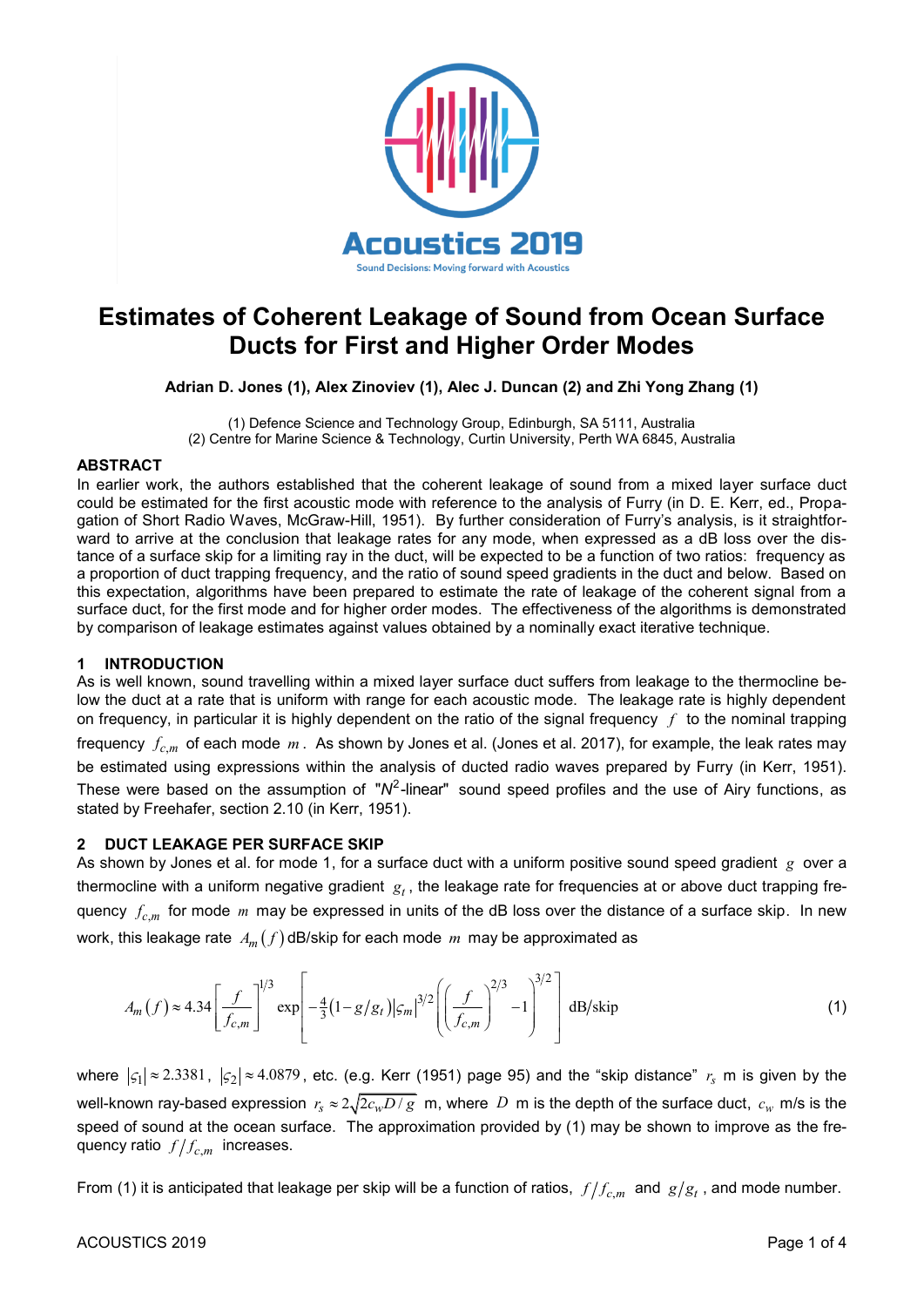

# **2.1 Leakage for 1st mode**

Figure 1 shows the leakage rates for the  $1<sup>st</sup>$  mode, as calculated by (1) as well by a theoretical analysis that determines leakage by a much more exact, iterative, method that is beyond the scope of the present paper. For this figure, the exact results have been determined for a duct of depth 50 m and duct gradient  $g = 0.016$  s<sup>-1</sup>.

Values of below layer gradient  $\,g_t\,$  vary from very strong (  $-0.40$   $\rm s^{-1}$  ) to very weak (  $-0.001$   $\rm s^{-1}$  ). The data clearly show the improvement in the result from (1) as frequency ratio increases, as anticipated. Although not shown here, it has been established that the exact leakage rates, on these axes, are virtually unchanged for ducts with the same gradients and, in turn, depths 20 m, 50 m and 100 m. Likewise the leakage rates, on these axes, are virtually unchanged for a 50 m duct with a duct gradient  $\,g$  = 0.008 s<sup>-1</sup> , and below layer gradients  $\,g_t\,$  that maintain the same ratios as for Figure 1. This confirms that leakage is a function of the ratios  $\,f/f_{c,1}\,$  and  $\,g/g_t\,$  only.





Figure 1: Theoretical leakage rates for 1<sup>st</sup> mode for 50 m surface duct of gradient  $g = 0.016$  s<sup>-1</sup> for various values of below layer gradient  $\boldsymbol{g}_t$ . Leakage estimates from Equation (1) shown as dashed lines.

#### **2.2 Leakage rates for higher modes**

Figure 2 shows the corresponding leakage rates for the  $2^{nd}$  mode. As in the case of the data in Figure 1, the dashed lines corresponding with (1) provide an improved approximation as the frequency ratio increases. Also, as in Figure (1), the leakage data at frequencies below the trapping frequency trend to approximate straight as in Figure (1), the leakage data at nequencies below the trapping nequency trend to approximate straight lines on these axes, that is the data trend to the form  $A_m(f) \approx X \exp(-Yf/f_{c,1})$  dB/skip where *X* and *Y* are particular constants. Although not shown here, the corresponding plots for higher modes  $m = 3,4,5$  trend to similar leakage rates at frequencies below  $f_{c,m}$ . However, for frequencies above  $f_{c,m}$ , for progressively higher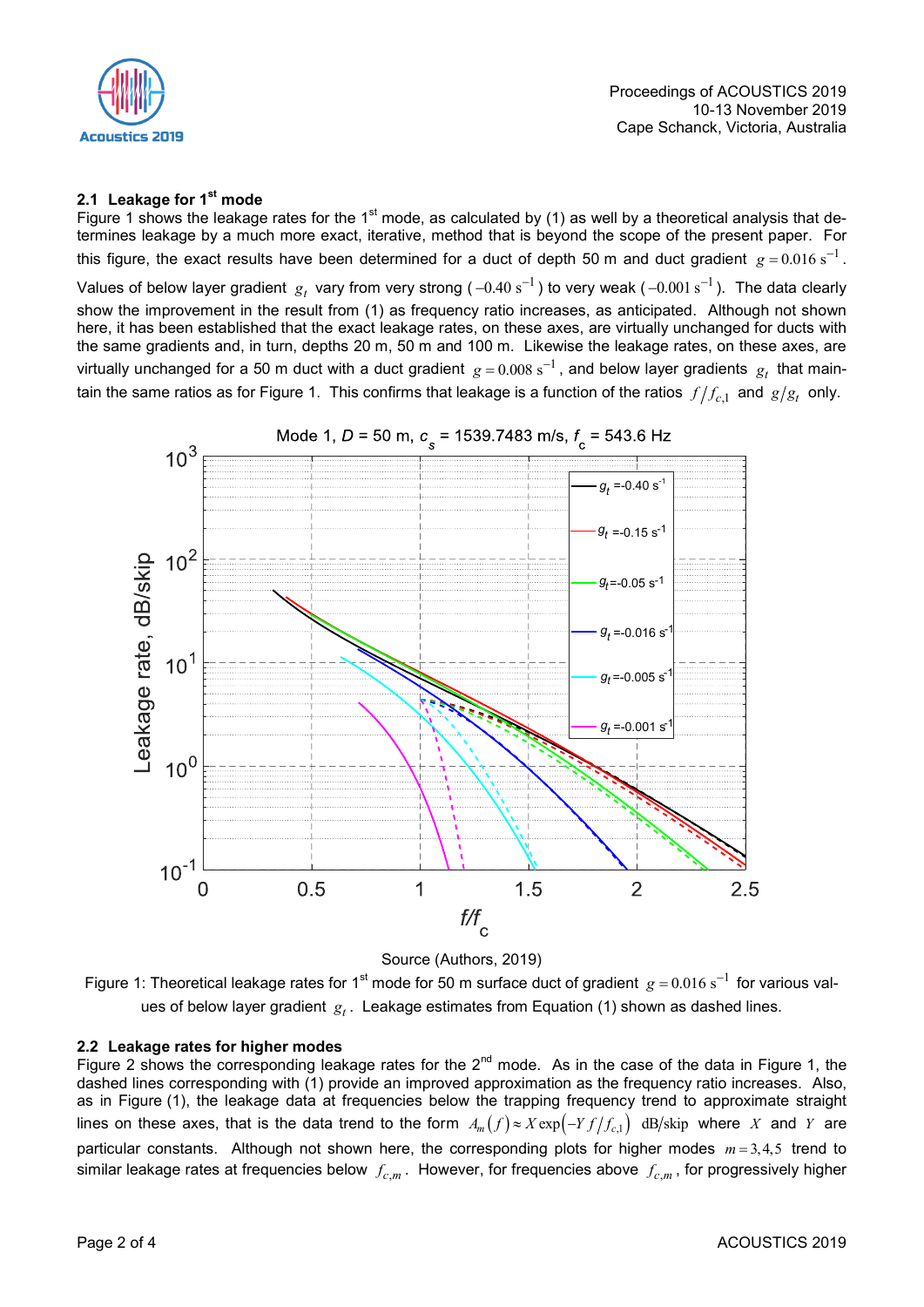

modes, the leakage rates trend to a greater drop-off as frequency rises. This is in accord with expectations from (1), as the values  $|\varsigma_m|$  increase with mode number, thus reducing the value of the exponential term.



Source (Authors, 2019)

Figure 2: Theoretical leakage rates for 2<sup>nd</sup> mode for 50 m surface duct of gradient  $g = 0.016 s^{-1}$  for various values of below layer gradient  $\boldsymbol{g}_t$  . Leakage estimates from Equation (1) shown as dashed lines.

## **3 ALGORITHMS FOR DUCT LEAKAGE**

It is not feasible to obtain an exact closed form expression for leakage loss rate, so a pragmatic approach must be taken to obtain algorithms for practical use. Firstly, the following has been derived, being based on adjust-

be taken to obtain algorithms for practical use. Firstly, the following has been derived, being based on adjustments to (1) for frequencies close to the duct trapping frequency:  
\n
$$
A_1(f) \approx 4.34 \left[ \frac{f}{f_{c,m}} \right]^{1/3} \exp \left[ y \left( \frac{f_{c,m}}{f} \right)^4 - \frac{4}{3} (1 - g/g_t) |\varsigma_m|^{3/2} \left( \left( \frac{f}{f_{c,m}} \right)^{2/3} - 1 \right)^{3/2} \right]
$$
\ndB/skip (2)

where  $y = \ln(2[1-g/g_t]^{-0.9})$  for mode 1, so that  $A_m(f)|_{f \to f_{c,m^+}} \approx 8.69(1-g/g_t)^{-0.9}$  dB/skip. This provides an improved approximation for mode 1 values, as shown in Figure (3). Although not shown here, the values of the constants that determine the form of  $\,y\,$  may be adjusted to provide a better fit in the case of higher modes.

For frequencies below duct trapping, an algorithm of the form  $A_m(f) \approx X \exp\left(-Y f/f_{c,1}\right)$  dB/skip is taken from earlier work by the authors (Jones et al. 2017), this is

## ACOUSTICS 2019 Page 3 of 4